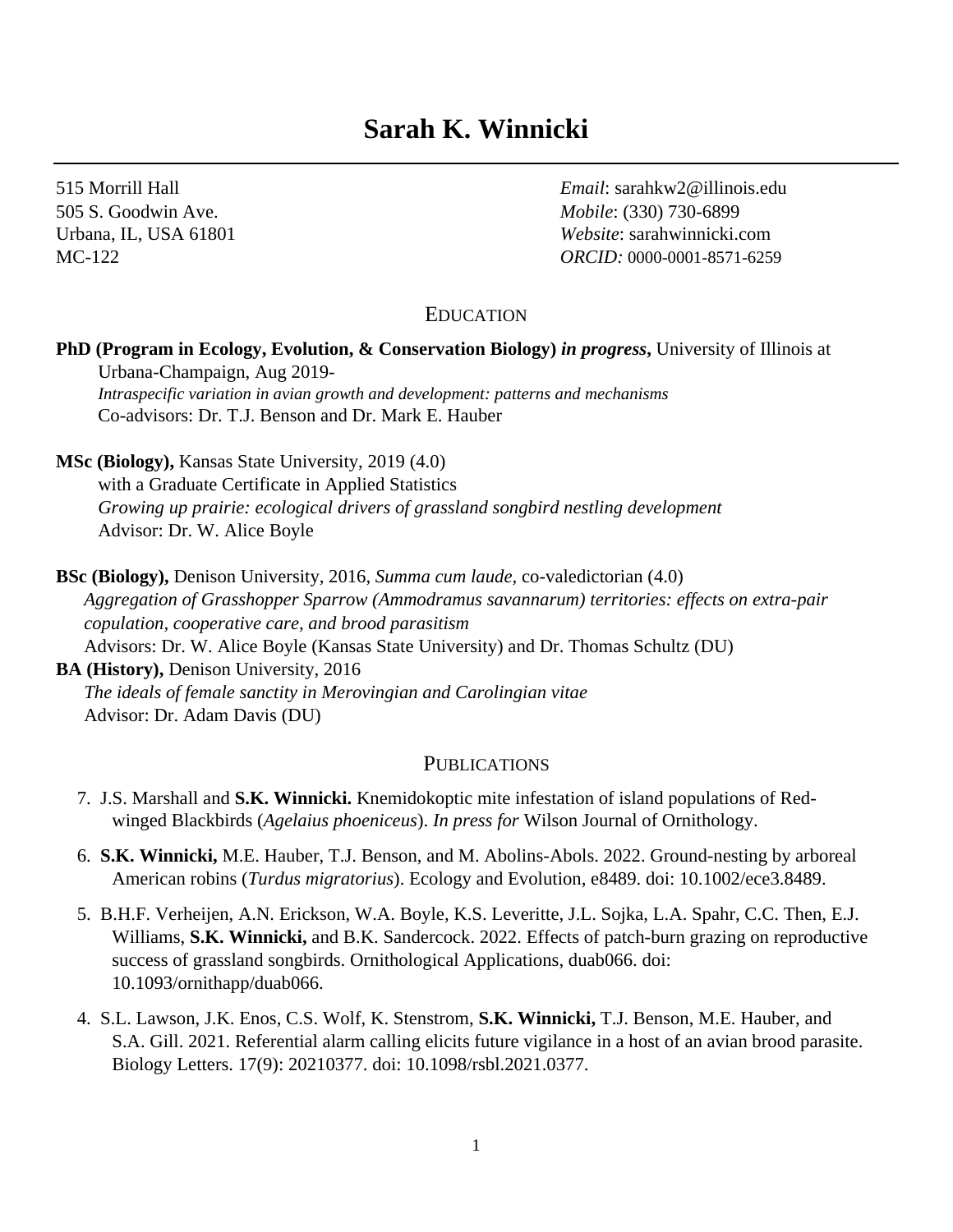- 3. M.E. Hauber, **S.K. Winnicki**, J.P. Hoover, D. Hanley, and I.R. Hays. 2021. The limits of egg recognition: Testing the acceptance thresholds of American robins in response to decreasingly eggshaped objects in the nest. Royal Society Open Science. 8(1): 201615. doi: 10.1098/rsos.201615.
- **2. S.K. Winnicki,** B.M. Strausberger, J. Lock, N.D. Antonson, D.E. Burhans, A.M. Kilpatrick, and M.E. Hauber. 2021. Developmental asynchrony and host species identity predict variability in nestling growth rates of an obligate brood parasite: a test of the "growth-tuning" hypothesis. The Canadian Journal of Zoology. 99(3): 213-220. doi: 10.1139/cjz-2020-0147.
- **1. S.K. Winnicki,** S.M. Munguía, E.J. Williams, and W.A. Boyle. 2020. Social interactions do not drive territory aggregation in a grassland songbird. Ecology 101: e02927. doi: 10.1002/ecy.2927.
- Smith, E.B., A. Roe, K. Silber, E.J. Williams, **S.K. Winnicki,** and W.A. Boyle. Consequences of drought for grassland songbird reproduction. *In revision for* Ecosphere.

## SCHOLARSHIPS & FELLOWSHIPS

| <b>Illinois Distinguished Fellowship, University of Illinois at Urbana-Champaign. For PhD</b>  | 2019-2024 |
|------------------------------------------------------------------------------------------------|-----------|
| research. \$75,000.                                                                            |           |
| <b>FOSZ Conservation Scholarship, Friends of the Sunset Zoo, Manhattan KS. For</b>             | 2018      |
| purchase of VHF radio transmitters. \$2000.                                                    |           |
| <b>Graduate Research Fellowship, National Science Foundation, Graduate support for</b>         | 2016-2019 |
| studies in Life Science—Ecology. \$132,000.                                                    |           |
| <b>NSF Research Experience for Undergraduates (REU), Kansas State University,</b>              | 2015      |
| Advisor: Dr. W. Alice Boyle. Supplemental REU program extension, included peer                 |           |
| mentoring. \$5000.                                                                             |           |
| <b>Kenneth I. Brown Scholarship, Denison University, for academic achievement. \$2000.</b>     | 2015      |
| Allen Price Memorial Scholarship, Denison University, for achievement in the History           | 2015      |
| Department. \$1000.                                                                            |           |
| NSF Research Experience for Undergraduates (REU), Kansas State University,                     | 2014      |
| Advisor: Dr. W. Alice Boyle. \$5000.                                                           |           |
| <b>Anderson Scholarship for Excellence in Science, Denison University, for research</b>        | 2014-2016 |
| potential and academic achievement in the STEM fields. \$89,340.                               |           |
| <b>Research Experience for Undergraduates (REU), F.T. Stone Laboratory, The Ohio</b>           | 2013      |
| State University, Advisor: Dr. James Marshall (Rockford University).                           |           |
| <b>Paschal Carter Scholarship, Denison University, for National Merit Scholars. \$160,000.</b> | 2012-2014 |
| <b>Great Opportunities Fellowship, Denison University, to assist with research supplies</b>    | 2013      |
| and travel. \$3000.                                                                            |           |
|                                                                                                |           |

## AWARDS & HONORS

| <b>Finalist, British Ornithological Union Science Communication Award</b>          | 2020 |
|------------------------------------------------------------------------------------|------|
| <b>Recognition of Achievement, Kansas State College of Arts and Sciences</b>       | 2019 |
| <b>Science Communication Award, Kansas Science Communication Initiative, \$500</b> | 2019 |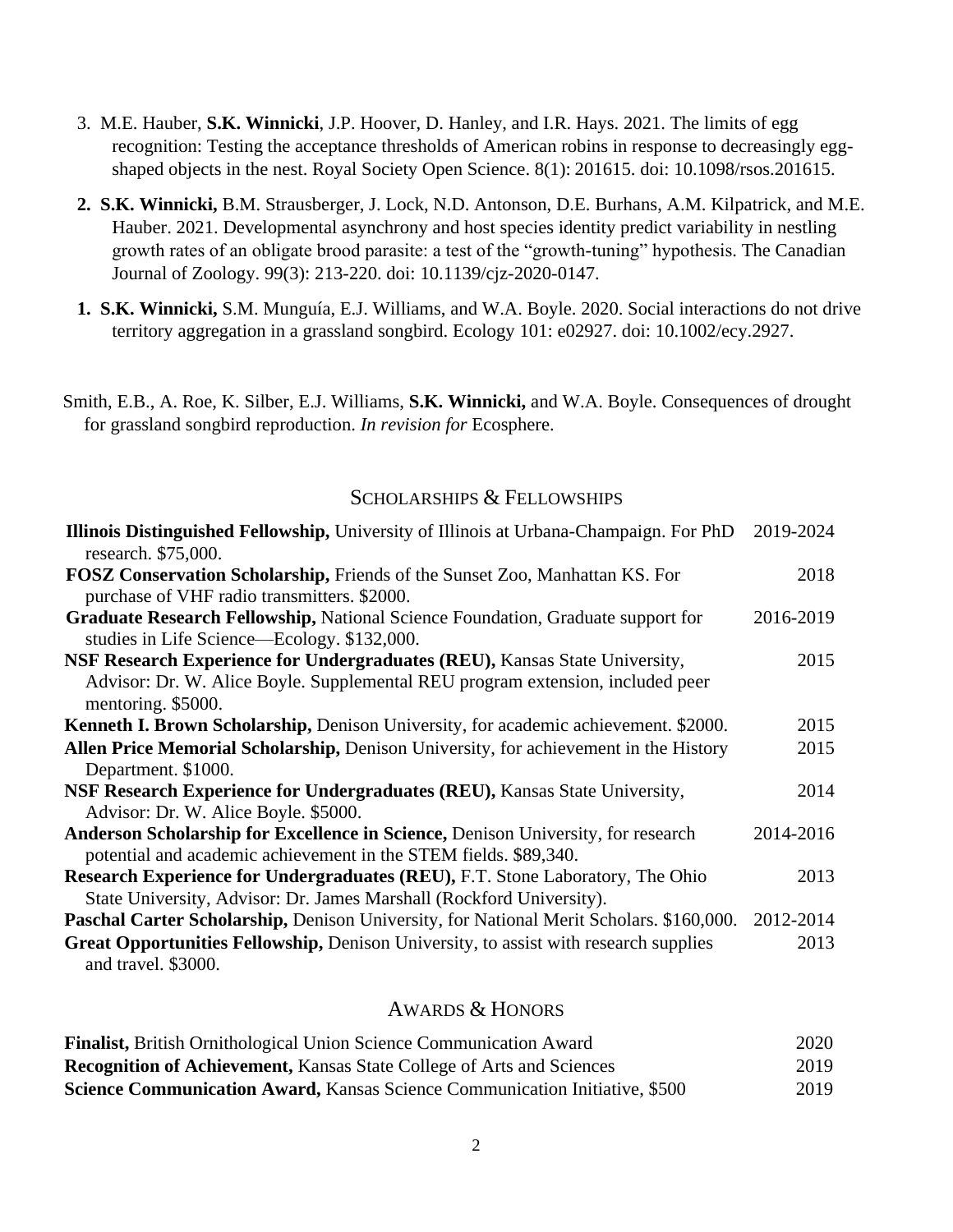| Invited Keynote Speaker, 12 <sup>th</sup> Annual Ohio Young Birders Conference, \$100.                     | 2018      |
|------------------------------------------------------------------------------------------------------------|-----------|
| Student Presentation Award, Kansas Ornithological Society Fall Meeting, \$50.                              | 2018      |
| Best Presentation Style Award, Ecology and Evolutionary Biology Graduate Students                          | 2018      |
| on Parade (internal).                                                                                      |           |
| James E. Ackert Award, for Outstanding Graduate Student Presentation, awarded by the                       | 2018      |
| Kansas State University Division of Biology (internal), \$500.                                             |           |
| <b>Invited speaker</b> at the Kansas State University of Biology 50 <sup>th</sup> Anniversary Celebration, | 2018      |
| one of four graduate students invited.                                                                     |           |
| Student Presentation Award, Kansas Ornithological Society Fall Meeting, \$50.                              | 2016      |
| William T. Utter Prize, Denison University History Department, for best year-long                          | 2016      |
| history thesis. \$700.                                                                                     |           |
| Michael and Amy Gordon Award in European History, Denison University History                               | 2016      |
| Department, for best European history thesis. \$1868.                                                      |           |
| President's Medal, Denison University, for academic achievement, service, and                              | 2016      |
| leadership.                                                                                                |           |
| A. Blair Knapp Award, Denison University Gilpatrick Center, for academic                                   | 2016      |
| achievement. \$100.                                                                                        |           |
| Senior Fellow, Denison University Biology Department.                                                      | 2016      |
| Sigma Xi Associate Membership, sponsored by the Denison Biology Department, for                            | 2016      |
| achievements in scientific research.                                                                       |           |
| Undergraduate Research Presentation Award, Ohio Avian Research Conference,                                 | 2015      |
| crowd-voted best oral presentation.                                                                        |           |
| Phi Beta Kappa, Denison University, for academic achievement.                                              | 2015      |
| Margaret Ann Watkins Award, Denison University Biology Department, for                                     | 2015      |
| achievements in biology. \$100.                                                                            |           |
| Mortar Board, Denison University, for academic achievement and service.                                    | 2015-2016 |
| Dr. David R. Osborne Ornithology Prize, Ohio Avian Research Conference, for best                           | 2014      |
| student oral presentation. \$100.                                                                          |           |
| Carolyn Craig & Carl M. Franklin Student Service Award, Denison University                                 | 2014      |
| Libraries, for contributions as a library student employee. \$100.                                         |           |
| Department Fellow, Denison University History Department.                                                  | 2014-2016 |
| Phi Alpha Theta, Denison University History Department, history honorary.                                  | 2014-2016 |
| Phi Society, Denison University, academic honorary.                                                        | 2013      |
| Dean's List, Denison University, all semesters.                                                            | 2012-2016 |
| <b>National Merit Scholar.</b>                                                                             | 2012-2016 |

## GRANTS & TRAVEL AWARDS

| <b>Summer Research Grant, UIUC PEEC, for dissertation research, \$2000.</b>               | 2021 |
|-------------------------------------------------------------------------------------------|------|
| Lebus Research Award, UIUC SIB, for dissertation research, \$1000.                        | 2021 |
| <b>Dissertation Travel Grant, UIUC Graduate College, for research travel, \$2,474.42.</b> | 2020 |
| <b>Summer Research Grant, UIUC PEEC</b> , for dissertation research, \$1000.              | 2020 |
| Harley J. Van Cleave Research Award, UIUC SIB, to support summer research, \$1000.        | 2020 |
| Student Travel Award, UIUC Graduate College, for travel to 2020 NAOC meeting in           | 2019 |
| Puerto Rico, \$325.                                                                       |      |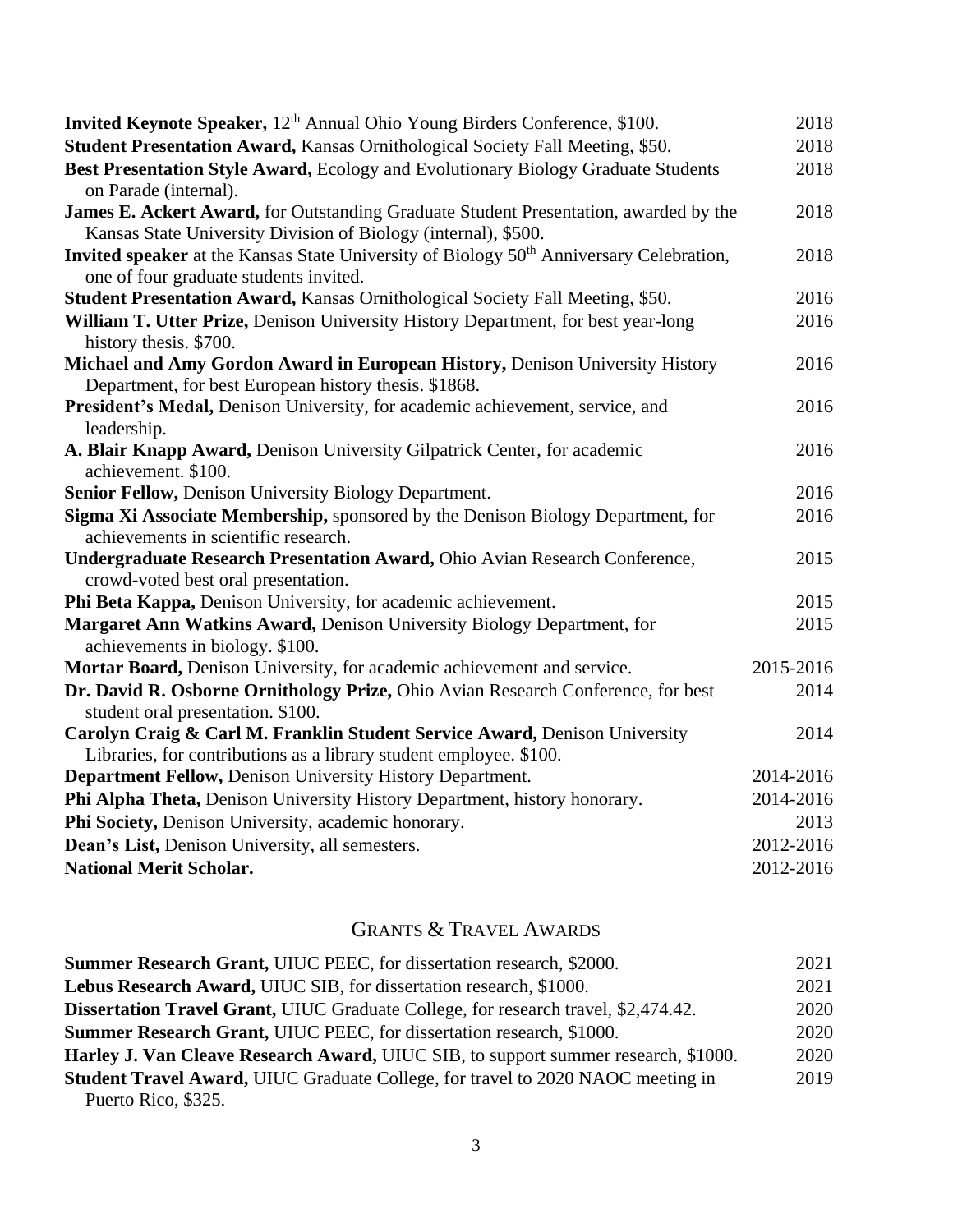| <b>PEEC Travel Grant, UIUC</b> , for travel to 2020 NAOC meeting, \$700.                        | 2019 |
|-------------------------------------------------------------------------------------------------|------|
| Student Travel Award, American Ornithological Society, for travel to 2019 meeting in            | 2019 |
| Alaska, \$580.                                                                                  |      |
| Bruce Steward Travel Award, Southwestern Association of Naturalists, for travel to              | 2019 |
| 2019 meeting in Mexico, \$542.                                                                  |      |
| <b>Student Travel Award, Kansas State University Graduate Student Council, to support</b>       | 2018 |
| travel to the 2018 IOC meeting, Vancouver, BC, \$675.                                           |      |
| <b>Student Travel Award, Kansas State University College of Arts &amp; Sciences, to support</b> | 2018 |
| travel to the 2018 IOC meeting, Vancouver, BC, \$800.                                           |      |
| <b>Student Research Grant, Kansas State University Biology Graduate Student</b>                 | 2018 |
| Association, to purchase VHF radio transmitters, \$500.                                         |      |
| American Ornithological Society Travel Award, to support travel to the 2018 AOS                 | 2018 |
| meeting, Tucson AZ, \$300.                                                                      |      |
| Sigma Xi Grant-in-Aid of Research, Sigma Xi, \$1000.                                            | 2017 |
| Howard McCarley Student Research Award, Southwestern Association of Naturalists,                | 2017 |
| to support student research, \$1000.                                                            |      |
| Wilson Ornithological Society Travel Award, to support travel to the North American             | 2016 |
| Ornithological Conference, Washington DC, \$170.                                                |      |
| Wilson Ornithological Society Travel Award, to support travel to the Wilson                     | 2015 |
| Ornithological Society/Society of Canadian Ornithologists/Societe des Ornithologistes           |      |
| du Canada /Association of Field Ornithologists joint meeting, Wolfsville NS, \$1112.75.         |      |
| Gilpatrick Center Student Research Grant, Denison University, to support senior                 | 2015 |
| research. \$200.                                                                                |      |
| Gilpatrick Center Student Research Grant, DU, to support genotyping research. \$500.            | 2014 |
| Student Research Grant, Kansas Ornithological Society, \$600.                                   | 2014 |
| Horizon Fund Grant, Denison University Division of Student Development, to support              | 2014 |
| genotyping research. \$1000.                                                                    |      |

#### **PRESENTATIONS**

Winnicki, S.K., T.J. Benson, R.T. Paitz, and M.E. Hauber. "Egg-laying order, maternal effects, and embryonic growth in American Robins." American Ornithological Society (virtual), 13 Aug 2021.

Winnicki, S.K., T.J. Benson, and M.E. Hauber. "Egg-laying order, maternal effects, and embryonic growth in American Robins." Animal Behavior Twitter Conference (virtual), 27 Jan 2021.

Winnicki, S.K., T.J. Benson, M.E. Hauber, and R.T. Paitz. "Maternal hormone investment does not match embryonic growth rate in quail." North American Ornithological Conference, virtual (poster), 12 Aug 2020; Animal Behavior Society, virtual (oral), 31 Jul 2020.

Winnicki, S.K. and W.A. Boyle. "Direct effects of Brown-headed Cowbird (*Molothrus ater*) brood parasitism on the growth and development of grassland songbirds." American Ornithological Society meeting, Anchorage AK (oral), 27 Jun 2019.

Winnicki, S.K. and W.A. Boyle. "Direct effects of Brown-headed Cowbird (*Molothrus ater*) brood parasitism on the growth and development of grassland songbirds/ Efectos directos del parasitismo de cria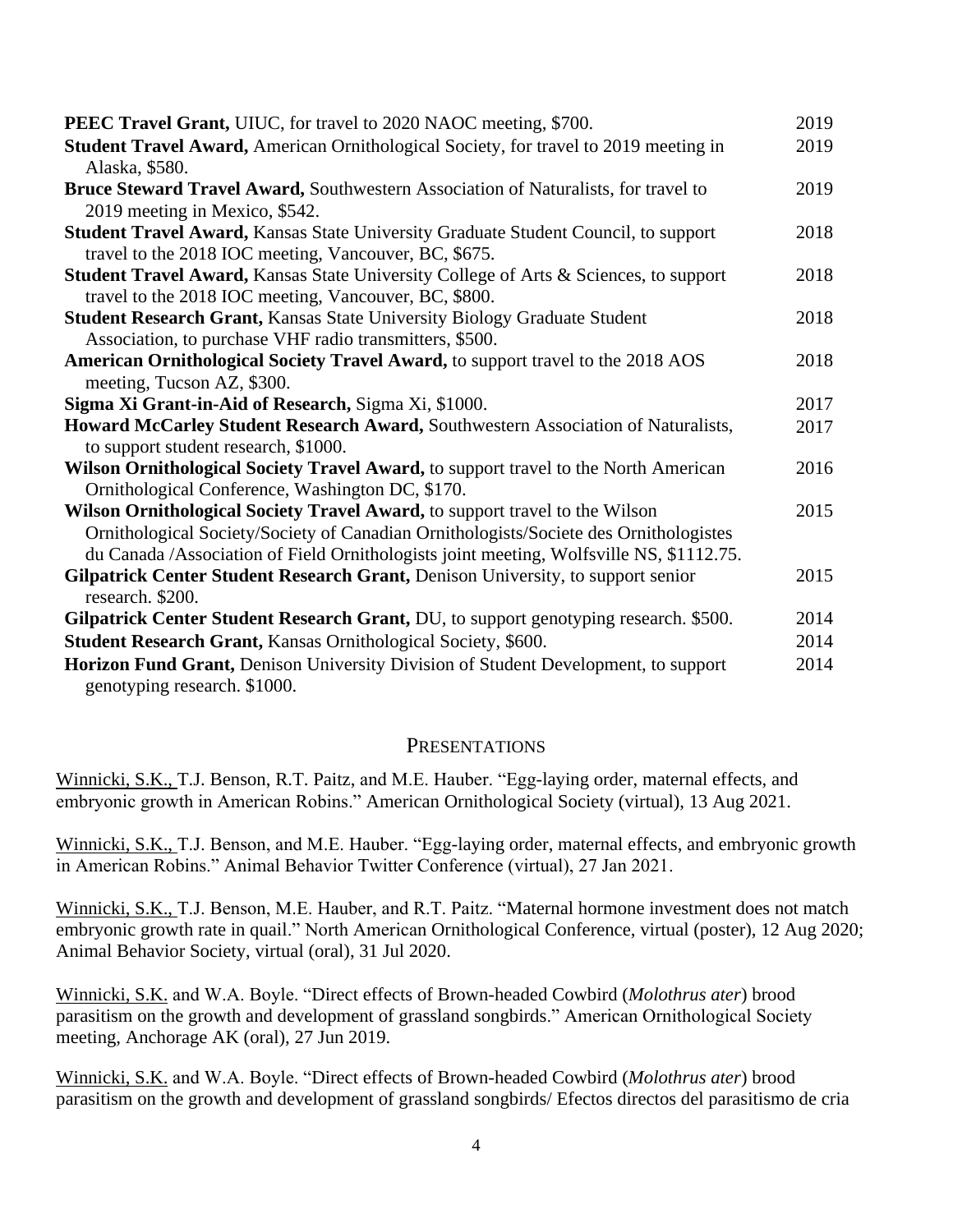por el vaquero de cabeza castaña (*Molothrus ater*) en el crecimiento y desarrollo de aves cantores de pastizales." Southwestern Association of Naturalists meeting, Chihuahua City Mexico (oral), 13 Apr 2019.

Winnicki, S.K. "Hashtags, captions, albums, lists? Observations about different audience-specific communication styles on Twitter, Facebook, and YouTube." SciComm 2019 conference, Manhattan KS (oral), 24 Mar 2019.

Winnicki, S.K., S.M. Munguía, E.J. Williams, and W.A. Boyle. "Territory aggregation is related to nest success but is not driven by social interactions in a grassland songbird." Kansas Natural Resources Conference, Manhattan KS (oral), 31 Jan 2019.

Winnicki, S.K. and W.A. Boyle. "Direct effects of Brown-headed Cowbird (*Molothrus ater*) brood parasitism on the growth and development of grassland songbirds." Kansas Ornithological Society fall meeting, Lawrence KS (oral), 6 Oct 2018; International Ornithological Congress, Vancouver BC Canada (poster), 23 August 2018.

Winnicki, S.K. and W.A. Boyle. "The direct effects of Brown-headed Cowbird brood parasitism on the growth and development of grassland songbirds." Kansas State University Division of Biology 50<sup>th</sup> Anniversary meeting (internal), Manhattan KS (invited oral), 21 April 2018.

Winnicki, S.K. and W.A. Boyle. "The effects of Brown-headed Cowbird brood parasitism on the growth and development of grassland songbirds." American Ornithological Society annual meeting, Tucson AZ (oral), 12 April 2018; Kansas Natural Resources Conference, Manhattan KS (oral), 9 Feb 2018.

Winnicki, S.K., E. Harris, B. Rosado Ramos, D. Savage, and W. A. Boyle. "The role of brood parasitism in shaping nestling growth and development strategies: preliminary results." Kansas Ornithological Society fall meeting, Junction City KS (oral), 7 Oct 2017.

Winnicki, S.K. and W.A. Boyle. "Complex drivers of Grasshopper Sparrow (*Ammodramus savannarum*) nest success." American Ornithological Society/Society of Canadian Ornithologists/SOC meeting, East Lansing, MI (poster), 3 Aug 2017; Kansas Natural Resources Conference, Wichita KS (poster), 26 Jan 2017.

Winnicki, S.K. and W.A. Boyle. "Causes of Grasshopper Sparrow (*Ammodramus savannarum*) density variation: parasitism, cooperative care, and extra-pair paternity" Kansas Ornithological Society fall meeting, Garden City KS (oral), 1 Oct 2016; North American Ornithological Conference, Washington DC (oral), 20 Aug 2016.

Winnicki, S.K. and W. A. Boyle. "Aggregation of Grasshopper Sparrow (*Ammodramus savannarum*) territories: effect of extra-pair paternity, cooperative care, and kinship" Ohio Avian Research Conference, Granville OH (oral), 17 Oct 2015; American Ornithologists' Union/Cooper Ornithological Society, Norman OK (oral), 31 Jul 2015; WOS/SCO-SOC/AFO, Wolfville NS (oral), 18 Jul 2015.

Winnicki, S.K. and W. A. Boyle. "Aggregation of Grasshopper Sparrow (*Ammodramus savannarum*) territories: a test of the extra pair mating and cooperative care hypotheses" Ohio Avian Research Conference, Granville OH (oral), 18 Oct 2014.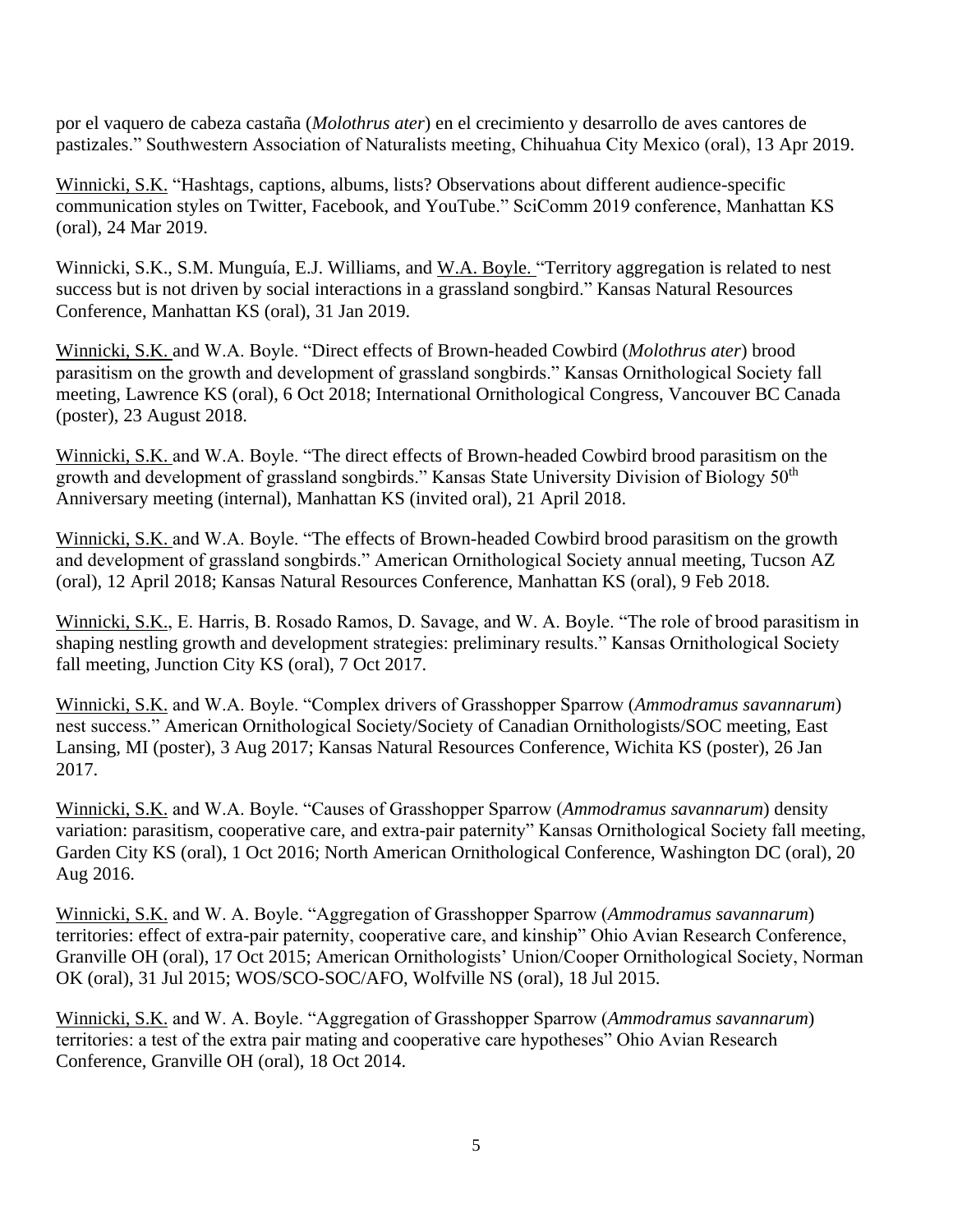Winnicki, S.K. and J. Marshall. "Population Biology of the Red-winged Blackbirds on the Lake Erie Islands" Wilson Ornithological Society/Association of Field Ornithologists, Newport RI (poster), 30 May 2014; Ohio Avian Research and Conservation Conference (oral and poster), Granville OH, Oct 2013.

#### TEACHING AND MENTORING EXPERIENCE

**Co-mentored three REU students:** E. Harris (Beloit College), B. Rosado Ramos (Universidad del Turabo), and D. Savage (Kansas State University), summer 2017 **Trained field technicians:** fifteen Kansas State undergraduate students from 2016-2018 **Trained lab technicians:** ten Kansas State undergraduate students from 2016-2019 **Graduate Teaching Assistant**, University of Illinois at Urbana-Champaign IB/NRES 461: Ornithology, Spring 2022 led two laboratory sections; designed material, lectures, and evaluations; led field trips IB 150: Organismal and Evolutionary Biology, Fall 2021 led four discussion sections **Graduate Teaching Assistant**, Kansas State University BIOL 513: Physiological Adaptations of Animals, Fall 2018 BIOL 543: Ornithology, Spring 2018 oversaw laboratory classes and bird ID lectures, led field trips BIOL 513: Physiological Adaptations of Animals, Fall 2017 BIOL 543: Ornithology, Spring 2017 oversaw laboratory classes and led field trips BIOL 198: Principles of Biology, Fall 2016 prepared and led the two-week ecology module **Undergraduate Teaching Assistant**, Denison University BIOL 103: Ecology of a Changing Planet, Spring 2016 BIOL 104: Biology of Color, Fall 2015 BIOL 356: Ornithology, Spring 2015 BIOL 150: Introduction to the Science of Biology, Fall 2014 BIOL 202: Ecology and Evolution, Spring 2014

## SCIENCE COMMUNICATION AND OUTREACH

| 2021 |
|------|
|      |
| 2021 |
| 2021 |
|      |
|      |
|      |
|      |
|      |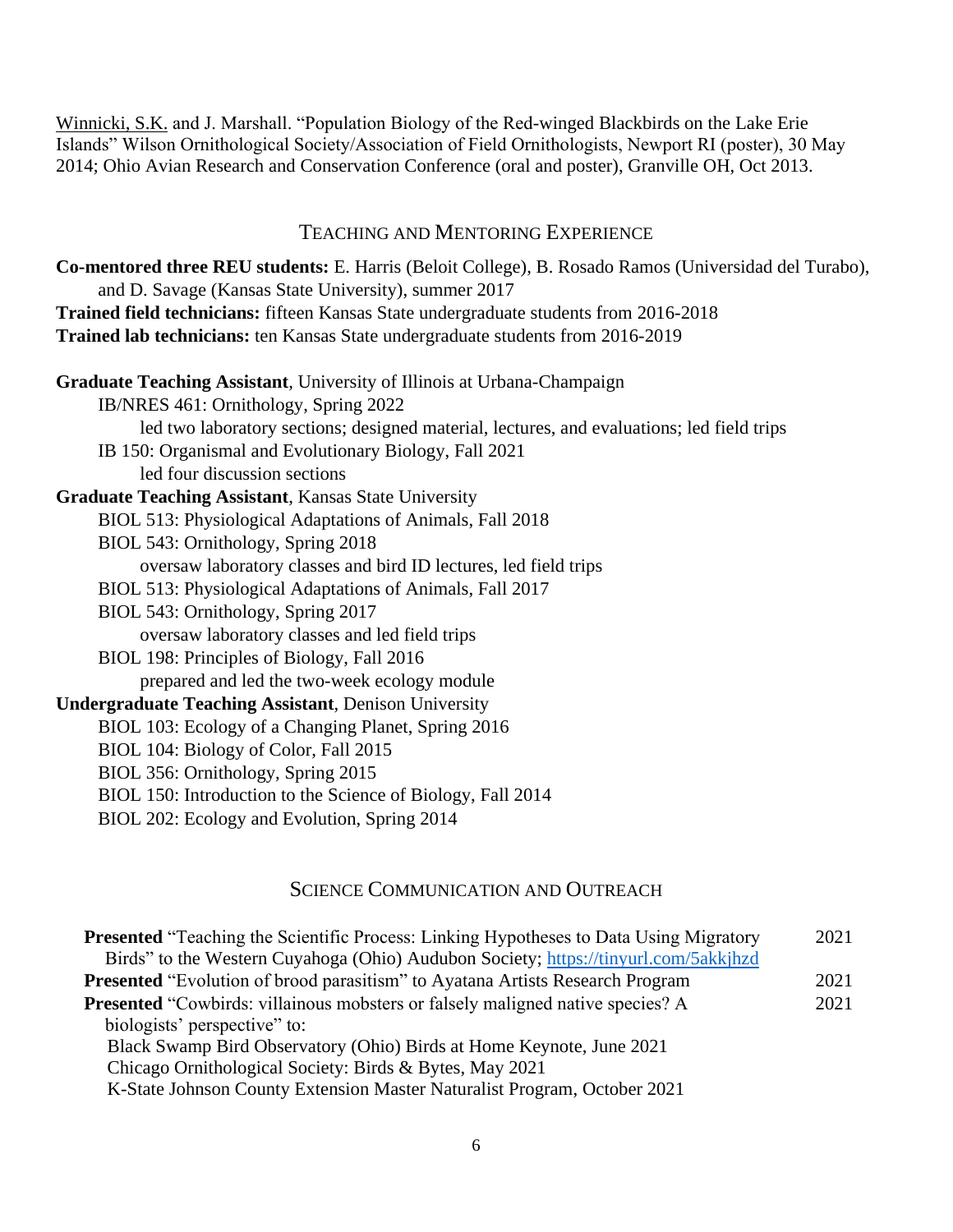| Grosse Point Audubon Society (Michigan), November 2021                                              |           |
|-----------------------------------------------------------------------------------------------------|-----------|
| Presented on cowbird breeding biology to a SUNY Geneseo Animal Behavior class                       | 2021      |
| Interviewed for The American Birding Podcast, spoke about cowbirds;                                 | 2021      |
| https://tinyurl.com/yvdy5tzb                                                                        |           |
| <b>Presented "Cowbirds: villainous mobsters or falsely maligned native species? A</b>               | 2020      |
| biologist's perspective" to Wichita (Kansas) Audubon Society;                                       |           |
| https://tinyurl.com/dwupy3aw                                                                        |           |
| Presented "Evolution of brood parasitism" to Ayatana Artists Research Program                       | 2020      |
| Finalist, British Ornithological Union Science Communication Award                                  | 2020      |
| Managed symposium Twitter account for Graduates in Ecology and Evolutionary                         | 2020      |
| Biology research symposium                                                                          |           |
| Managed conference Twitter account for the Sensorium 2019 conference                                | 2019      |
| <b>Featured Scientist</b> , 46 Questions for Scientists program, https://tinyurl.com/t65f3jh        | 2019      |
| Hosted a Twitter "Ornitholoday" event for the British Ornithologists' Union, tweeting               | 2019      |
| about grassland bird development 170 times over 9 hours                                             |           |
| Interviewed for Audubon Magazine article about the Ohio Young Birders Club and my                   | 2019      |
| career: https://tinyurl.com/y42hss6s                                                                |           |
| Presented "Growing up Prairie: Insights from the sparrows," invited keynote at the 12 <sup>th</sup> | 2018      |
| Annual Ohio Young Birders Club conference, Columbus OH, 3 Nov 2018                                  |           |
| Radio guest on 89.7 NPR News' All Sides With Ann Fisher, promoting the Ohio Young                   | 2018      |
| Birders Club conference and answering questions about science communication                         |           |
| <b>Featured graduate student, fall 2018 SEEK magazine article "Taking research to the</b>           | 2018      |
| nest level: Prairie songbird biologist engages public in her work on nestlings"                     |           |
| Featured Scientist at Science on Tap, Tallgrass Taphouse, Manhattan KS                              | 2018      |
| Radio guest on KSDB radio to promote Science on Tap program                                         | 2018      |
| Participant in the Letters to a Pre-Scientist pen-pal program                                       | 2018-2019 |
| Presented on wildlife career and research for the K-State Wildlife Society                          | 2018      |
| Featured on the "Fantastic Women in Science" blog, interviewed about my science and                 | 2018      |
| experiences with gender, sexuality, and mental illness: https://tinyurl.com/y7u6hfua                |           |
| Contributor to 500 Queer Scientists: https://tinyurl.com/y9wph98f                                   | 2018      |
| Interviewed for Audubon article about human interference and cowbird parasitism:                    | 2018      |
| https://tinyurl.com/ycaxxlrd                                                                        |           |
| Led a discussion about ecology careers and a hands-on workshop about hypothesis                     | 2018      |
| testing and bird migration for middle school girls at the 2018 Enhancing Your Future                |           |
| event, Emporia KS                                                                                   |           |
| <b>Contributed blog posts to the Kansas State University science blog Science Snapshots</b>         | 2018      |
| Participant in the Three-Minute Thesis Competition "Effects of brood parasitism on                  | 2018      |
| nestling growth and development" Manhattan, KS 13 Feb 2018                                          |           |
| Participant in the Skype-A-Scientist program,                                                       | 2018-2019 |
| with three classrooms of eighth graders from Stetson Hills AZ, Spring 2018                          |           |
| with four classrooms of eleventh and twelfth graders from Aubrey TX, Fall 2018                      |           |
| with two classrooms of fifth graders from Tinley Park IL, Spring 2019                               |           |
| with two classrooms of fifth graders from Mansfield MA, Spring 2019                                 |           |
| with one classroom of twelfth graders from Tulsa OK, Spring 2019                                    |           |
| with two classrooms of tenth graders from Midlothian, VA, Fall 2019                                 |           |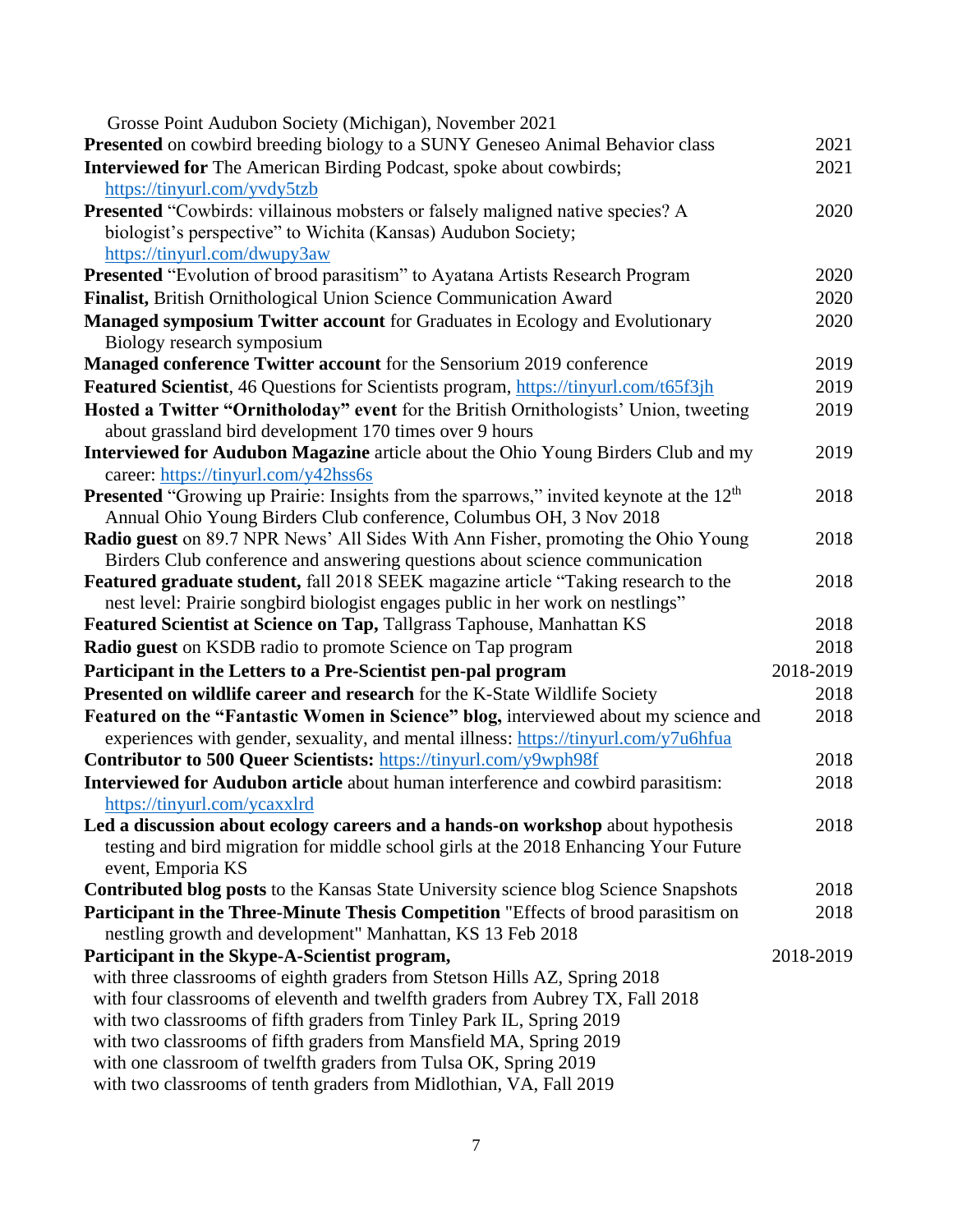| Science Communication Fellow, Sunset Zoo, Manhattan KS. Completed communication<br>training and designed a project that presents my research to school-age children. I have | 2017      |
|-----------------------------------------------------------------------------------------------------------------------------------------------------------------------------|-----------|
| offered this outreach activity at the:                                                                                                                                      |           |
| University-wide science communication meet-and-greet, November 2017                                                                                                         |           |
| Sunset Zoo Science Saturday, November 2017                                                                                                                                  |           |
| Sunset Zoo Science Saturday, December 2017                                                                                                                                  |           |
| Presented at "Think and Drink" community event, hosted by Arrow Coffee,                                                                                                     | 2017      |
| Manhattan KS                                                                                                                                                                |           |
| Guest on 91.9 KSDB radio, promoting the K-State Science Communication week and                                                                                              | 2017      |
| taking about my research, Manhattan KS                                                                                                                                      |           |
| Presented images at the Science Communication Scholarship Expo, Kansas State                                                                                                | 2017      |
| Libraries, Manhattan KS                                                                                                                                                     |           |
| Participated in the "Ask a Scientist" event, answering community members' questions                                                                                         | 2017      |
| about science, Manhattan KS<br>Guest on 13 WIBW "Red Couch" television segment, promoting the K-State Science                                                               | 2017      |
| Communication week, Topeka KS                                                                                                                                               |           |
| Provided video/multimedia to and consulted on an educational videogame with the                                                                                             | 2017      |
| Kansas State University Advanced Landscape Immersion and Visualization                                                                                                      |           |
| Environment laboratory. The project, "Visualizing the Konza in 4D," is intended to                                                                                          |           |
| educate students about the tallgrass prairie and specific research projects that take place                                                                                 |           |
| there (including my projects)                                                                                                                                               |           |
| Trained in Science Communication blog writing through a workshop with Kansas State                                                                                          | 2017      |
| and the Sunset Zoo, Manhattan KS                                                                                                                                            |           |
| Prepared and presented a hands-on workshop with Dr. Alice Boyle that encouraged                                                                                             | 2017      |
| middle-school girls to make predictions and relate beak morphology, diet, and                                                                                               |           |
| migration tendencies at the Enhancing Your Future 2017 event in Emporia KS                                                                                                  |           |
| Designed and presented an educational game intended to teach middle-schoolers about                                                                                         | 2016      |
| the politics of science funding and medical responses to epidemics, at a GROW (Girls                                                                                        |           |
| Researching Our World) workshop, Manhattan KS                                                                                                                               |           |
| Participated in an Active Learning workshop designed to teach science educators better                                                                                      | 2016      |
| teaching techniques, Division of Biology, Kansas State University                                                                                                           |           |
| Presented "Avian Adieu," an introduction to bird migration and conservation, to                                                                                             | 2015      |
| elementary students at the Granville Public Library, Granville OH                                                                                                           |           |
| Helped Junior Girl Scouts plan a conservation-based GS Journey/Bronze Award project,                                                                                        | 2015      |
| Newark OH                                                                                                                                                                   |           |
| <b>Presented "Surveying Natural Selection: Evolution in the Galapagos, on the Lake Erie</b>                                                                                 | 2014      |
| Islands, and in Our Classrooms" to a public audience at a Kirtland Bird Club meeting                                                                                        |           |
| Cleveland OH (oral), and the Medina County Parks District Environmental Speaker                                                                                             |           |
| series Medina OH (oral)                                                                                                                                                     |           |
| Led community bird walks for the Central Ohio Audubon Club                                                                                                                  | 2012-2016 |
| <b>Presented "Birding With Your Family: Tips to Get the Whole Family Out Birding!" with</b>                                                                                 | 2011      |
| W. Miller to a public audience at the Midwest Birding Symposium, Marblehead OH                                                                                              |           |
| (oral)                                                                                                                                                                      |           |
| <b>Presented</b> "Cornell Lab of Ornithology's Young Birders' Event Review" at the 4 <sup>th</sup>                                                                          | 2010      |
| Annual Ohio Young Birders Club Conference, Dayton OH (oral)                                                                                                                 |           |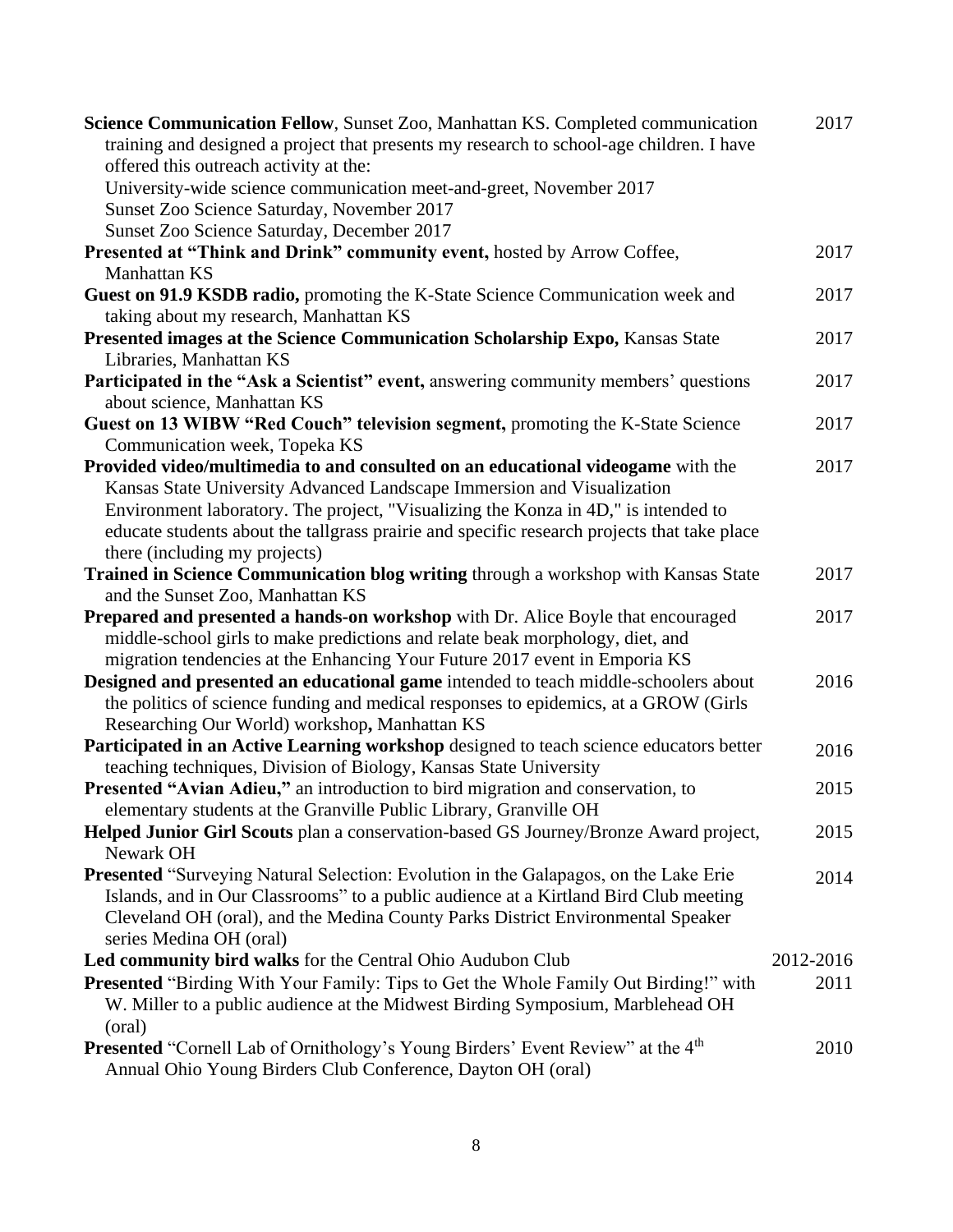| <b>Presented</b> "Birding 101" with W. Miller to a public audience at the Shreve Migration           | 2010      |
|------------------------------------------------------------------------------------------------------|-----------|
| Sensation, Shreve OH (oral)                                                                          |           |
| <b>Presented</b> "California Condors: A Conservation Story" at the 3 <sup>rd</sup> Annual Ohio Young | 2009-2010 |
| Birders Club Conference, Oak Harbor OH (oral), Nov 2009, and at a Kelley's Island                    |           |
| Audubon Society Meeting, Kelley's Island OH (oral), Jun 2010.                                        |           |

#### **SERVICE**

| Web Manager, Rainbow Lorikeets (American Ornithological Society LGBTIA+ caucus)        | 2022-     |
|----------------------------------------------------------------------------------------|-----------|
| <b>Webmaster, Graduates in Ecology and Evolution society</b>                           | 2020-2021 |
| <b>SafeZone Advocate, trained ally to minority students</b>                            | 2018      |
| <b>Reviewer, Journal of Field Ornithology</b>                                          | 2018      |
| Web Manager, Reviewer, Author, Science Snapshots research blog                         | 2018-2019 |
| <b>Contributor</b> to the creation of K-State Biology's first Diversity Statement      | 2018      |
| <b>Secretary, Kansas State University Biology Graduate Student Association</b>         | 2016-2017 |
| <b>Committee Member, Kansas State University Biology Graduate Student Association:</b> | 2016-2018 |
| Faculty Awards Committee and Manual Sales Committee                                    |           |
| <b>Treasurer, Denison University chapter of Phi Alpha Theta</b>                        | 2014-2015 |
| Corresponding Secretary and Editor, Cleveland's Kirtland Bird Club                     | 2013-2015 |
| <b>Secretary, Denison University Hillel</b>                                            | 2013-2015 |
| <b>President, Denison University Quidditch Team</b>                                    | 2014-2016 |
| <b>Secretary, Denison University Quidditch Team</b>                                    | 2014-2016 |
| Youth Advisory Board Panel, Ohio Young Birders Club                                    | 2009-2012 |
|                                                                                        |           |

## OTHER EMPLOYMENT AND INTERNSHIPS

| Field Technician and Crew Leader, Kansas State University                               | 2016      |
|-----------------------------------------------------------------------------------------|-----------|
| <b>Biology Head Tutor, Denison University Academic Support and Enrichment</b>           | 2015-2016 |
| <b>Biology Drop-in Tutor, Denison University Biology Department</b>                     | 2014-2016 |
| <b>Student Research Assistant, Denison University Libraries</b>                         | 2014      |
| <b>Biology Tutor, Denison University Academic Support and Enrichment</b>                | 2013-2016 |
| <b>Undergraduate Research Assistant, Denison University History Department</b>          | 2014      |
| <b>Writing Associate, Denison University History Department</b>                         | 2014      |
| <b>Circulation Desk and Reference Desk Employee, Denison University Libraries</b>       | 2013-2016 |
| <b>Archive Student Assistant, Denison University Libraries</b>                          | 2012-2014 |
| <b>Ecotourism Field Trip Leader Intern, Wildside Nature Tours, Inc., (sporadically)</b> | 2012-2015 |

## **SKILLS**

Edited and helped produce lab promotional videos using **Adobe Premiere Pro** Comfortable with Microsoft Office, especially **Word, PowerPoint, Excel,** and **Access** Two semesters of classwork with **ESRI arcMap**, continued use since Formal coursework and continued use of **R** and **RStudio,** especially *ggplot2*